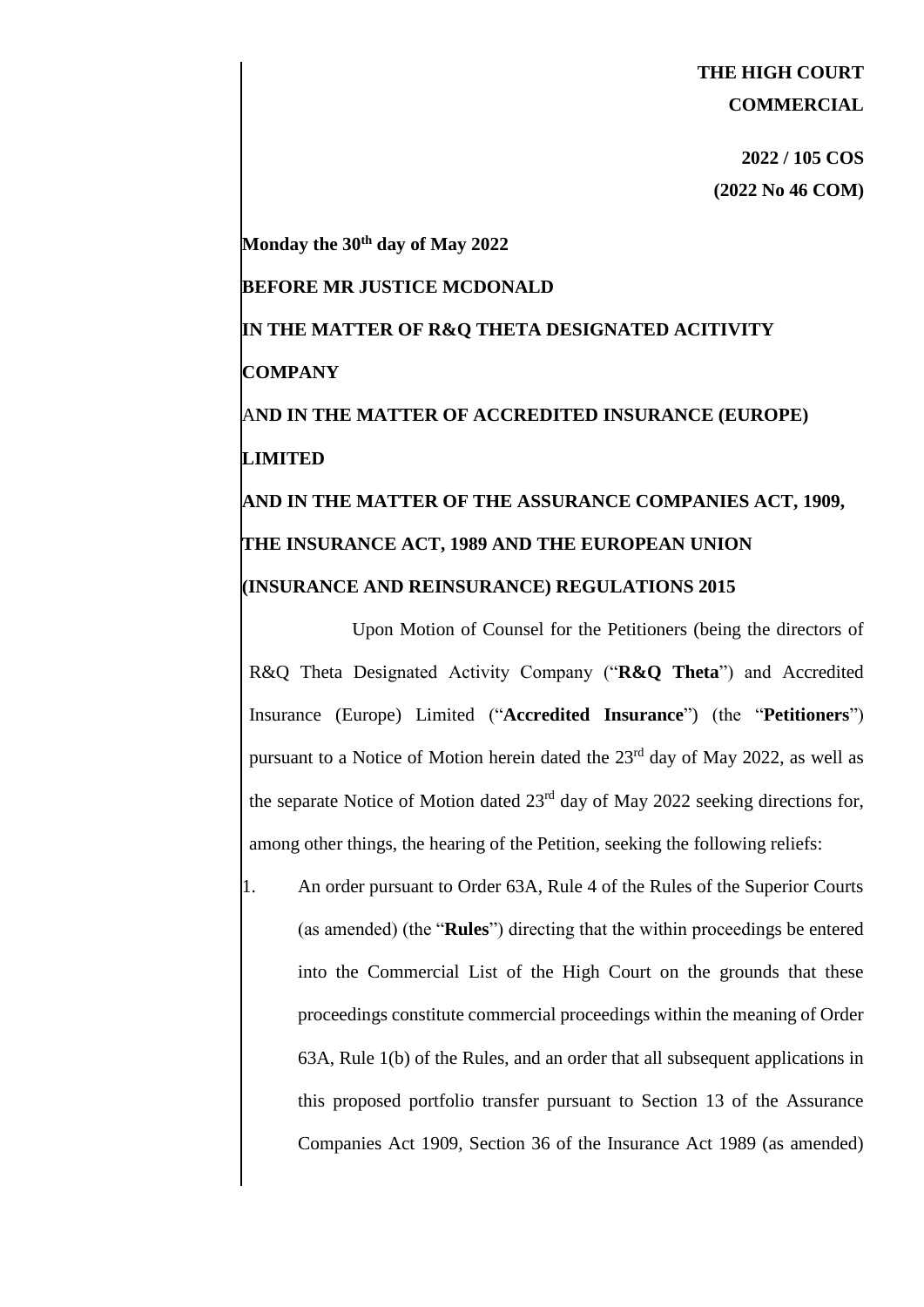and Regulation 41 of the European Union (Insurance and Reinsurance) Regulations 2015 be made in the Commercial List without further application for admission.

- 2. An order treating the hearing of the within application for entry into the Commercial List as the hearing of the Notice of Motion herein seeking an order fixing the date for the hearing in respect of the Petition referred to therein and directions as to the form and manner of advertisement of the Petition, any persons upon whom the Petition is to be served, the display of the Scheme referred to therein and Petition for inspection by policyholders and shareholders, the ability of any interested party to give notice of their support or opposition of the proposed order, the ultimate dissolution without winding up of R&Q Theta and further or other orders or directions as to this Honourable Court seem fit.
- An order giving the Company liberty to apply.
- Such further or other orders and directions as to this Court may appear appropriate in the circumstances.

Whereupon and on reading the said Notice of Motion, the Affidavit of Paul Corver grounding the said Notice of Motion and affirmed on the 23<sup>rd</sup> day of May 2022 together with the exhibits thereto and the Certificate of Colin Kavanagh And on hearing said Counsel for the Petitioners And the Court being satisfied that these proceedings are commercial

proceedings within the meaning of Order 63A Rule 1(b) of the Rules of the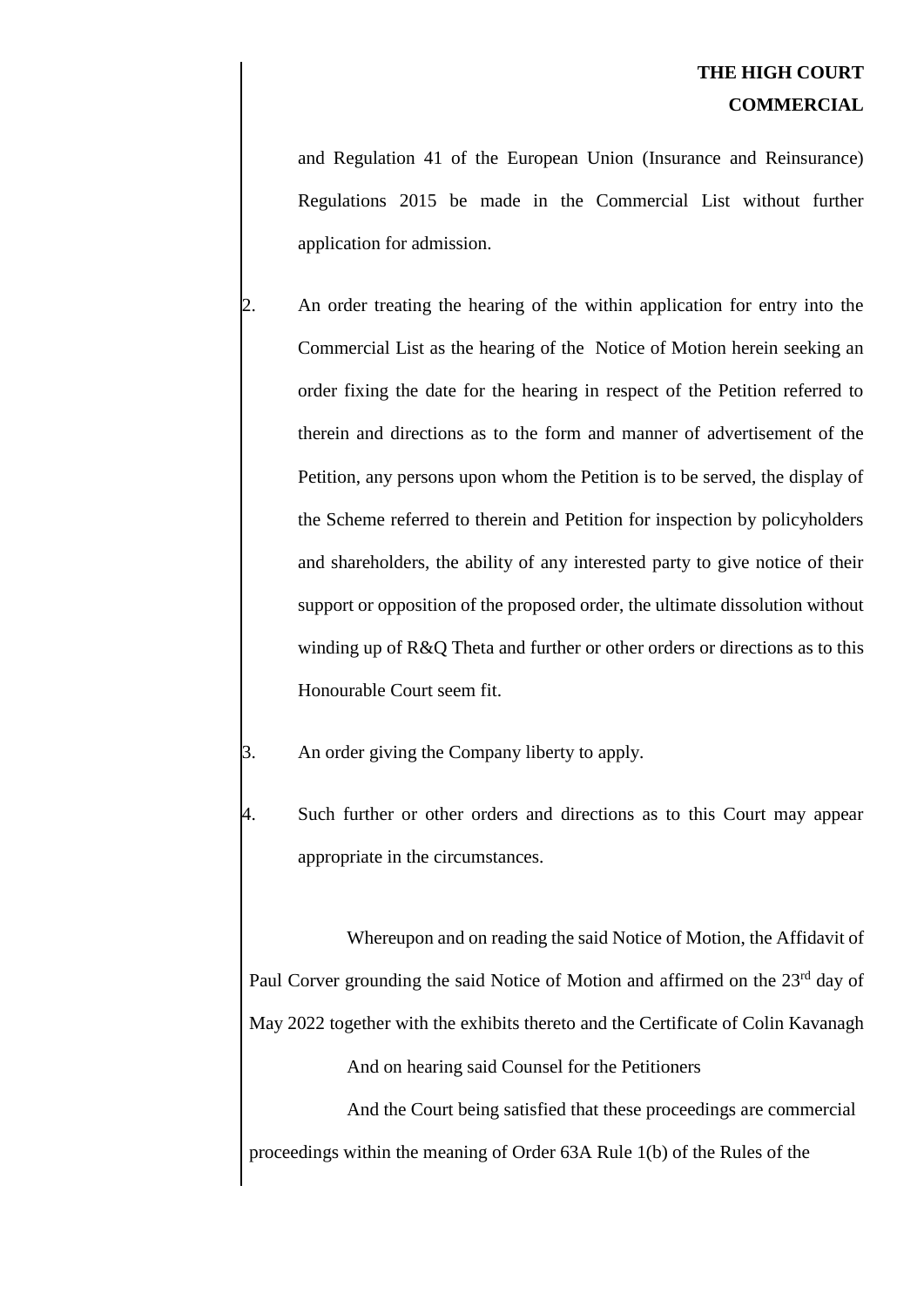## **THE HIGH COURT COMMERCIAL**

Superior Courts

**IT IS ORDERED** that these proceedings be entered in the Commercial List for hearing and that all further applications and Motions be heard in said list without the need for any further application for admission

And the Court treating the hearing of this Motion as the hearing of the separate Notice of Motion seeking directions for, among other things, the hearing of the Petition

> The Court doth proceed to give the directions sought by the Petitioners Accordingly **IT IS ORDERED**

(i) that the hearing of the Petition be fixed for a physical hearing on the 4 th day of October 2022 at 11 o'clock in the forenoon;

- (ii) that the Scheme and Petition shall be open for the inspection of the policyholders and shareholders of R&Q Theta and Accredited Insurance, for a period of 15 days following the publication of the notice of this Petition in Iris Oifigiúil, at the registered office of R&Q Theta at Third Floor, The Metropolitan Building, James Joyce Street, Dublin 1 and at the registered office of Accredited Insurance at 3rd Floor, Development House, St. Anne Street, Floriana, FRN9010, Malta and on the website of [www.rqih.com;](http://www.rqih.com/)
- (iii) within 7 days of the date of perfection of this order, the Scheme and Petition will be published on [www.rqih.com](http://www.rqih.com/) together with details of this order including the date of the hearing of the Petition;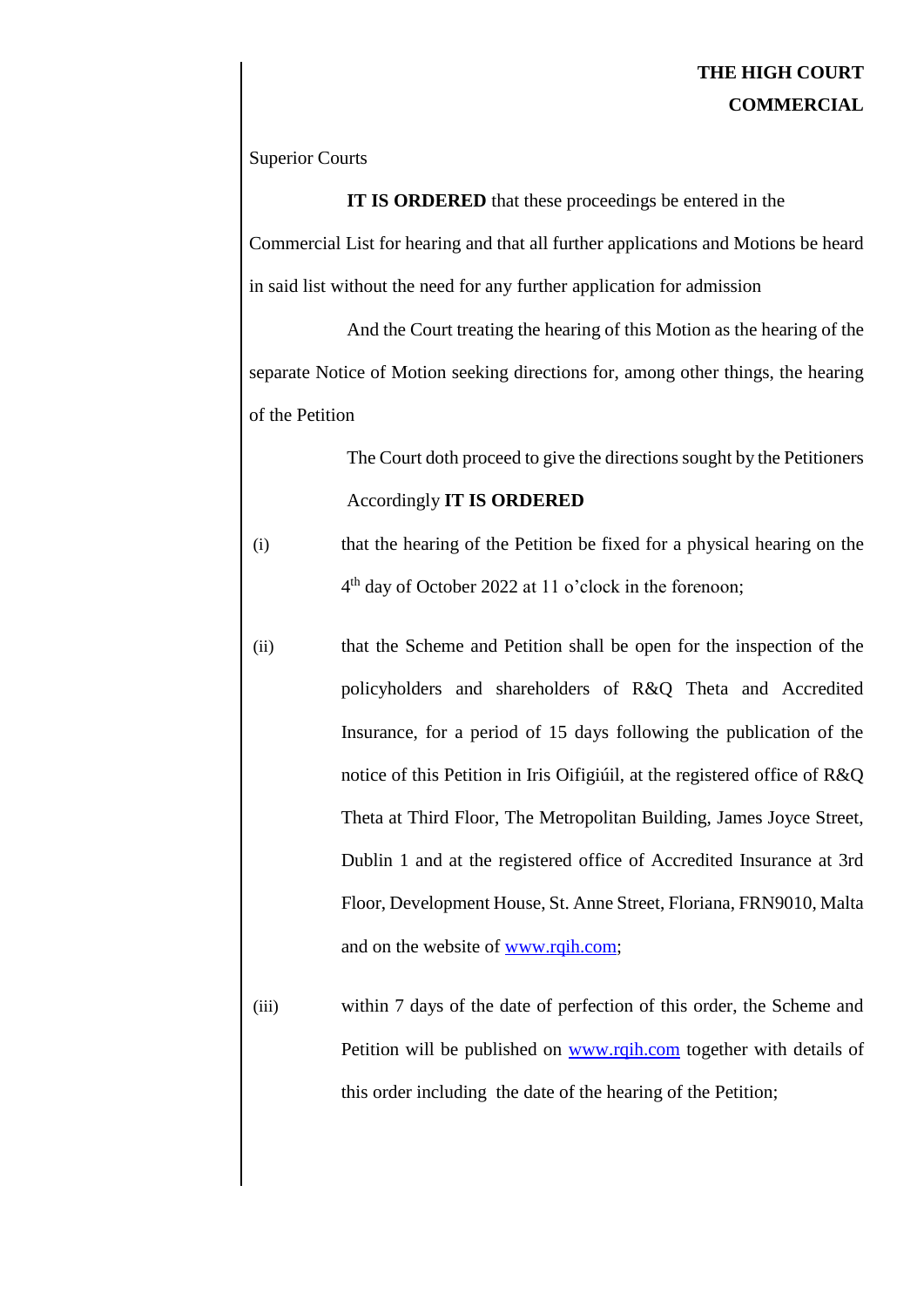(iv) that notice of the hearing of the Petition be advertised substantially in the form of the draft advertisement exhibited at "PC27" to the Grounding Affidavit of Paul Corver affirmed on the 23rd day of May 2022 in Iris Oifigiúil, the Irish Times, the Financial Times (International Edition) and the New York Times (International Edition);

- (v) that notice of the hearing of the Petition be further advertised in those jurisdictions where risks are situate in accordance with the applicable laws of England and Wales, Northern Ireland, Scotland and the relevant EEA member states in accordance with Regulation 41(5) of the European Union (Insurance and Reinsurance) Regulations 2015; and
- (vi) that any party who wishes to support or oppose the making of any Order may give notice to Arthur Cox LLP, the Petitioners' solicitors, by no later than 5:30pm on the  $29<sup>th</sup>$  day of September 2022, being at least two clear days before the hearing of the Petition, and that any affidavit in support of any such appearance be filed with the Central Office of the High Court and served on the Petitioners' solicitors by no later than 5:30pm on the 29<sup>th</sup> day of September 2022.

And the Court doth give the Petitioners liberty to apply to the Court

**MARIANNE WHITE REGISTRAR Perfected 30th May 2022**